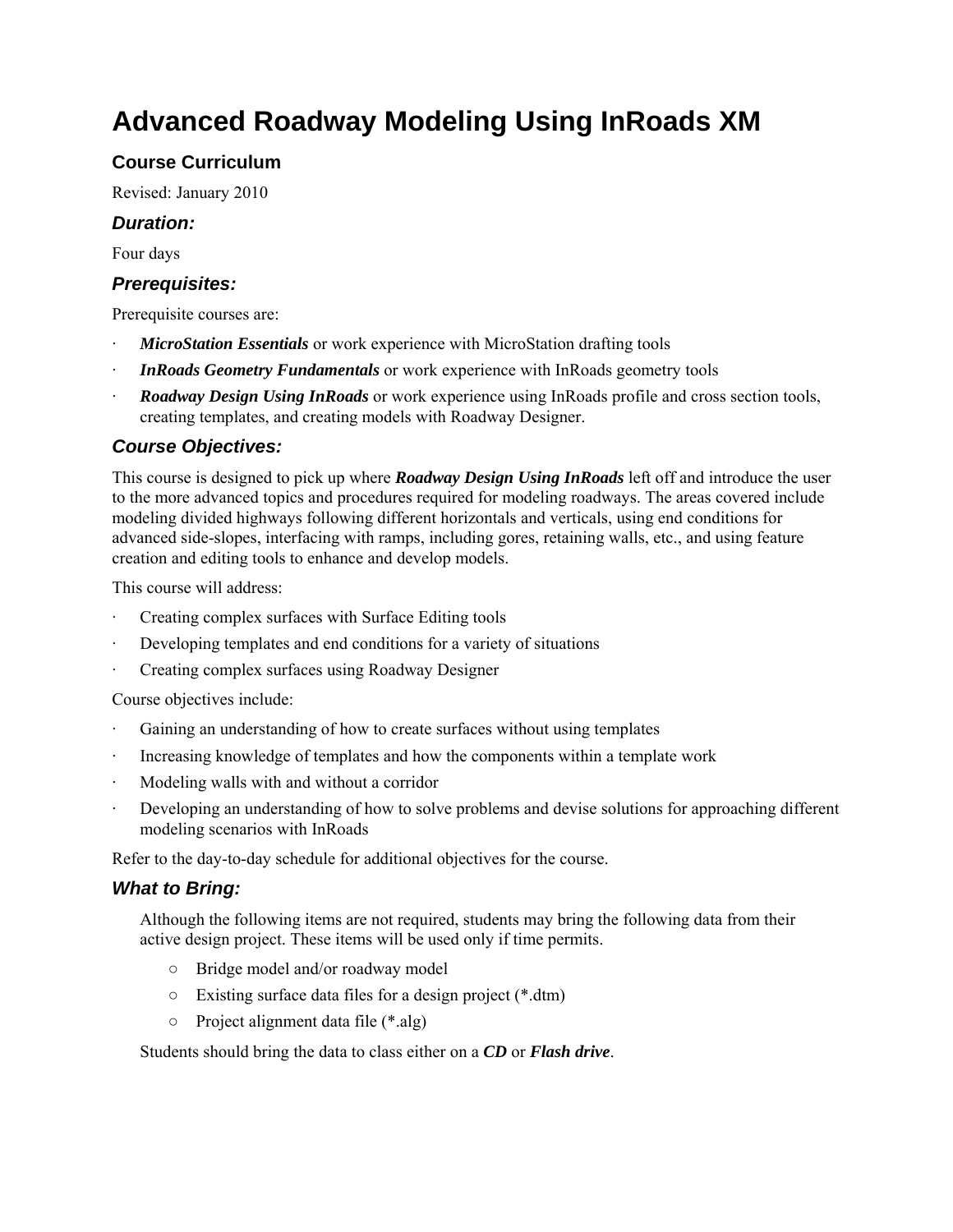### *Resources:*

Students will find electronic copies of the reference material and labs associated with this course online under the *Manuals and Training* page of the CADD and Engineering Innovation web page located at www.dot.state.co.us/DesignSupport/CADD and Engineering Innovation.

#### *Instructional Media:*

This is an instructor-led hands-on course. Each student will have a computer for the duration of the course. The instructor will utilize a whiteboard and projection system for demonstrating key topics and techniques of the software. Students will access the reference material for this course electronically, either locally or online as noted under the section *Resources*.

The instructor will provide each student a hard copy of the lab material. Course data files will be preloaded on the computer used in class. As with the reference material, course data files will also be available online for students to download and work through at their convenience.

#### *Material Requirements:*

A printed copy of the course labs will be provided in the class. The lab material will be used in conjunction with an electronic copy of the resource manual *A Practical Guide for Using InRoads XM*. Students may be asked to refer to *A Practical Guide for Using InRoads XM* during the lecture portion of the class for detailed explanations of how to use specific InRoads commands and to gain an understanding of the command options.

### *CDOT Standards:*

This course uses all CDOT standard configuration files, including the new standard CDOT\_Civil.xin and template library files.

# **Class Schedule and Objectives**

# **DAY 1**

# *Objective:*

There are some design surface elements that should be included in a proposed surface model for quantity calculations, but are not easily modeled with a template. Items like detention ponds, driveways, traffic control islands, and bridge abutments fall into this category. InRoads has several tools that are used to create and modify surface features without the use of Roadway Designer. These tools are examined in this section.

#### **1. Getting Started - 0.5 hour**

A brief discussion of the class format will be given followed by an overview of key concepts from the *InRoads Geometry Fundamentals* and the *Roadway Design Using InRoads XM* courses. Other topics to be covered in this section are:

○ How to get support.

#### **2. Generate Longitudinal Feature and Generate Sloped Surface - 3.0 hours**

In many cases, additional surface features can be created from existing surface features or MicroStation graphic elements. The Generate Longitudinal Feature command uses the data from a selected feature or graphic element along with input from the user to create a new surface feature. The Generate Sloped Surface command uses a selected feature or graphic element as a path that the new sloped surface will follow.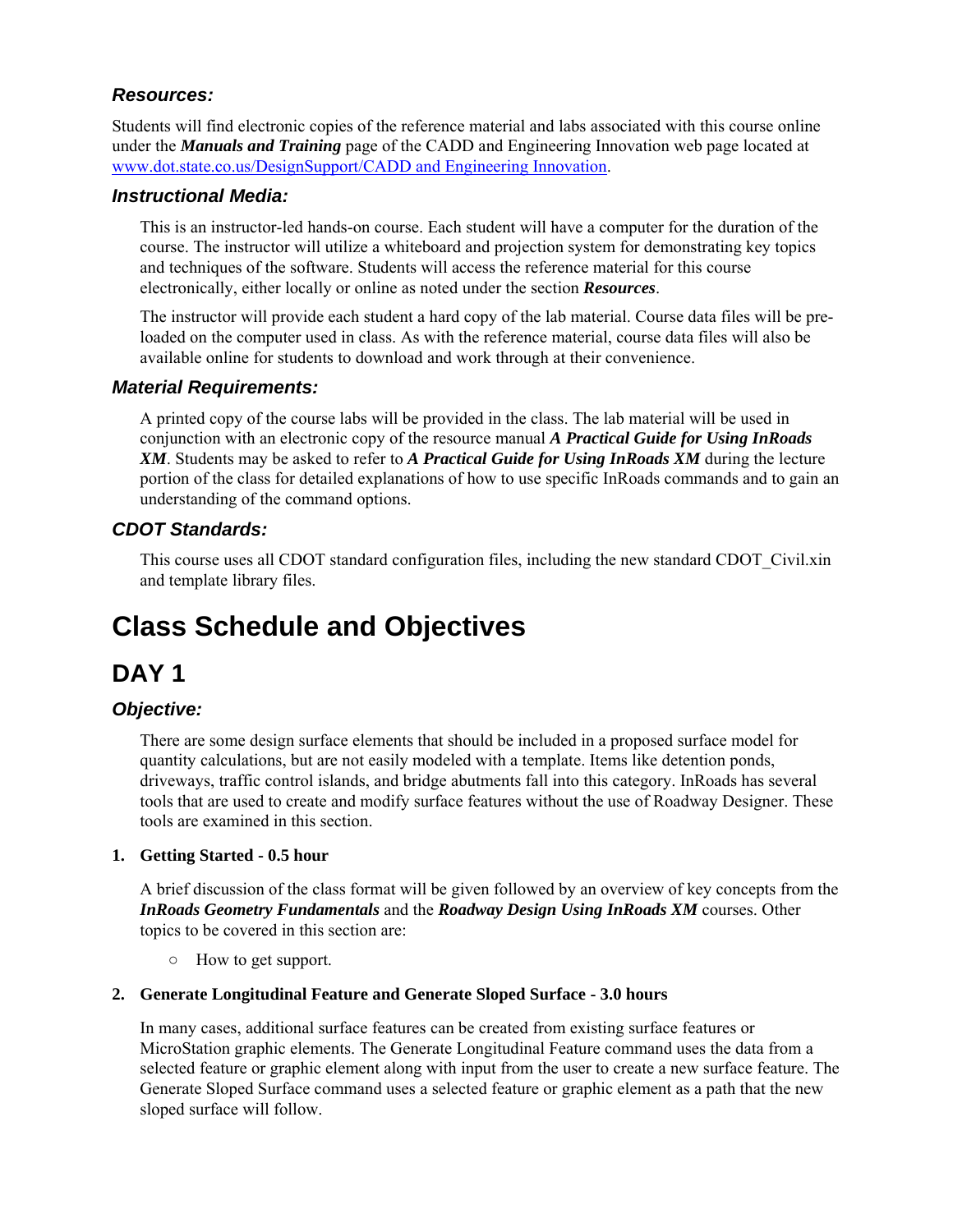#### **Lab:** Creating a Detention Pond

Applying the above to a CDOT project model file.

#### **3. More Design Surface Commands - 2.5 hours**

Driveway modeling is not generally done at the same standards as the main roadway. Typically, there is no geometry created for them and the design criteria is not as stringent. Because of this, the tools for creating roadways may not be suited for constructing a driveway surface model. However InRoads has a number of tools that can be used to create driveway and similar proposed surface models. In this section the following tools are examined:

- Drape Surface used to match existing surface elevations
- Join Feature used to create a single feature from two or more separate features
- Fillet Feature used to create a connecting arc feature between two features
- Apply Template used to drop templates without using Roadway Designer

#### **Lab:** Constructing a Driveway

Students will model a driveway from the proposed edge of pavement of the design corridor to the existing ground at the right-of-way line.

#### **4. Edit Surface Commands - 2.0 hours**

Features used in proposed surface models can come from many sources. They can come from Roadway Designer, copied from an existing surface, imported from MicroStation graphics, or created using the design surface commands. Many of these methods will create features that are not exactly what is needed, but they are close. The tools in the Edit Surface toolbox are used to tweak these elements.

#### **Lab:** Creating an Island

Students will create an island with pedestrian ramps on the southeast corner of the intersection. Surface features of the island are built using various MicroStation commands and InRoads surface design and editing tools.

- Lay out the horizontal geometry of the island
- Identify ramp locations
- Add elevations to the island shape
- Create curb and ramp features

#### **Lab:** Modeling Around Bridge Abutments

The students will learn to use a simple slope to model around bridge abutments. In general, the student will use InRoads tools to create breaklines that define the desired surface.

- Modeling surfaces without templates.
- Using Surface tools can create breaklines necessary for modeling surfaces at the ends of a bridge.

# **DAY 2**

# *Objective:*

Basic templates were used in the *Roadway Design Using InRoads XM* course. While these templates are good for the majority of applications, there are circumstances where a more complex template would be more efficient. This section explores using specialized templates inside and outside of Roadway Designer.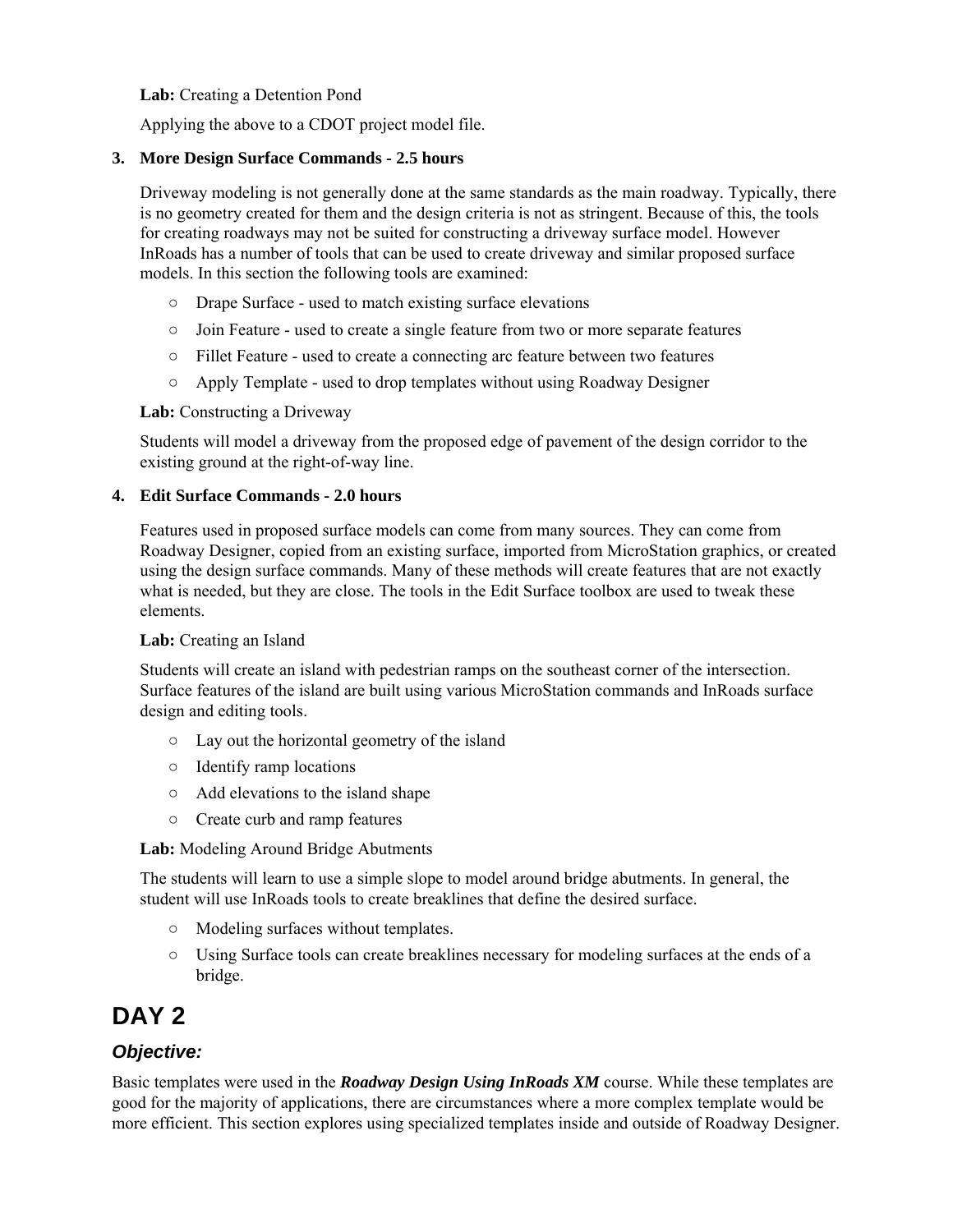#### **5. Terraced Walls - 2.5 hours**

In this scenario, three terraced walls are to be used under the SH52 bridge over SH119. Horizontal alignments have already been defined for the three walls along with verticals for the tops of the walls. A template will be created and run along the top wall to seek the other two walls and create the slopes between them.

**Lab:** Terraced Walls

#### **6. Widening and Overlay - 3.0 hours**

Widening and overlay projects are an increasingly large part of the CDOT workload. This section illustrates the MicroStation and InRoads tools used for this type of project. The focus of this section is to present a workflow that can be used on similar projects. This workflow includes:

- $\circ$  Create complex chains for the pavement edges from existing ground features
- Import the chains as horizontal and vertical alignments
- Develop a widening and overlay template
- Define a corridor for the project
- Setting up point controls using the imported alignments
- Creating the proposed surface model

**Lab:** Widening and Overlay

#### **7. Variable Median Ditch - 2.5 hours**

When a divided highway has separate horizontal and vertical controls for each driving surface, the median can not have a fixed width. There are numerous methods to choose from when creating templates and corridors for this type of project. The method used here has two corridors, one for each driving surface. The first corridor is created with no components defining the median. The second corridor is a mirrored copy of the first, with the addition of a specialized median section that ties to the first corridor in different configurations. This section focuses on the construction of the median section of the template.

**Lab:** Variable Median Ditch

# **DAY 3**

### *Objective:*

Continuing from Day 2, additional specialized template designs are examined and workflows for specific situations are presented.

#### **8. Using Walls in a Corridor Run - 2.0 hours**

Walls are used to reduce the width of side-slopes in areas restricted by right-of-way, roads or other structures, or natural obstacles. In this section, the wall components in the standard typical library are examined with an eye towards how they can be modified for particular circumstances.

**Lab:** Using Walls in a Corridor Run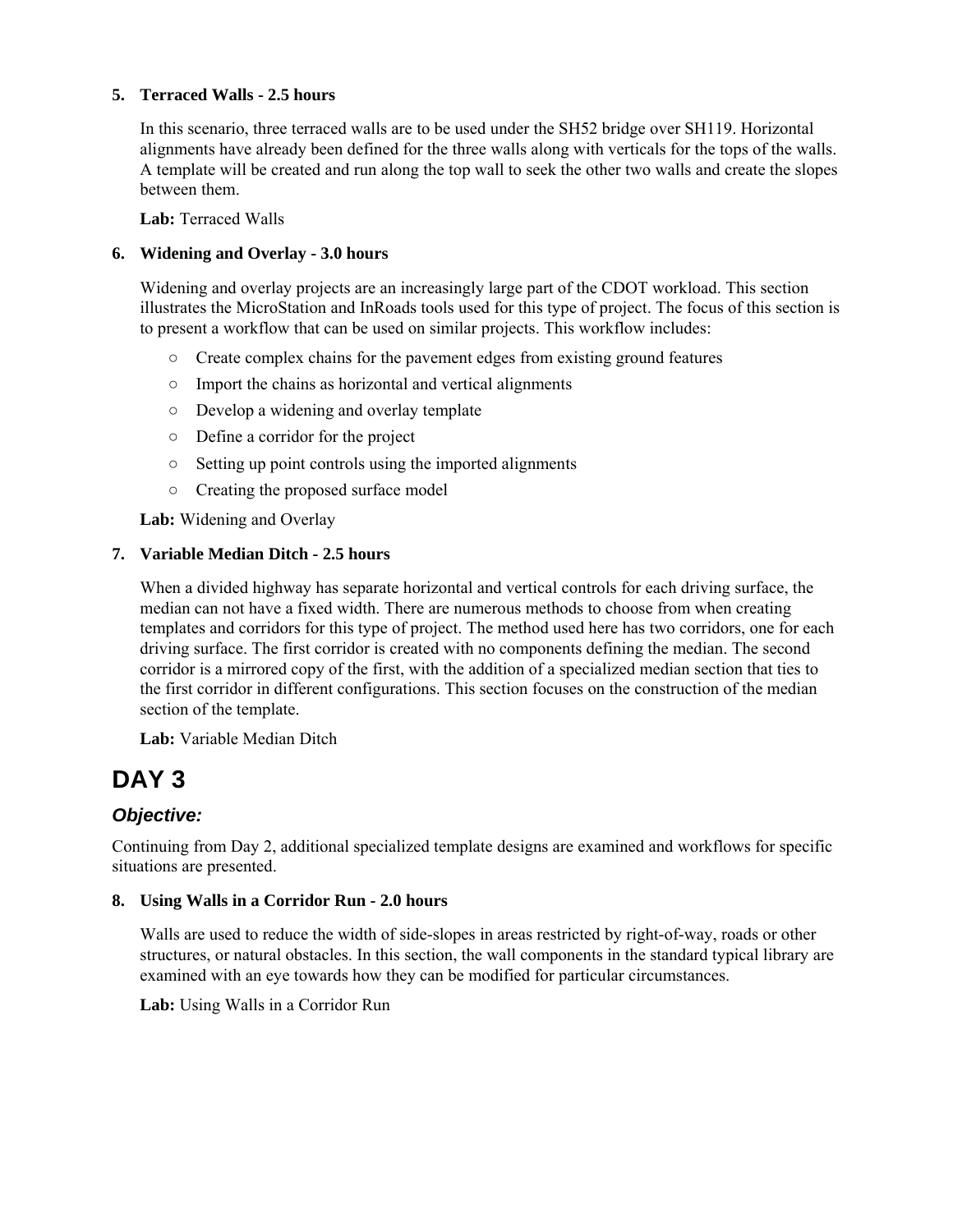#### **9. Create Raised Median - 3.0 hours**

Roadways with raised medians present special challenges to the designer. The major challenge is to model the median noses at the ends of the raised median. This section describes a workflow that will build a complete proposed surface model, including the median noses, using only two templates. The workflow includes:

- Using a single template to model the mainline with and without a median
- Creating display rules which determine when the raised median excluded
- Defining point controls for the location of the median nose
- Combining multiple corridors in a single final surface

**Lab:** Create Raised Median

#### **10. Create Ramp Model - 3.0 hours**

The tapered single lane entrance ramp is one of the most common accesses to a freeway. In this section, the InRoads design process for creating a single lane freeway entrance ramp is explained. Modeling the infield, gore and taper area segment of the mainline are also covered. This workflow includes:

- Revise and tie a ramp vertical alignment into the edge of lane of the mainline taper using the Vertical Gore tool
- Create a freeway entrance ramp (tapered type) model and the infield, gore and taper area segment of the mainline model
- Create a ramp and mainline surfaces from the Roadway Designer, display cross sections and examine the results

**Lab:** Create Ramp Model

# **DAY 4**

#### *Objective:*

End conditions are used to project design components to a specific location, or "target". This is usually a surface, but it could be an alignment, a surface feature, or multiple surfaces. The functionality built in to end conditions lets the designer make the template look for many design considerations and situations that previously had to be examined manually. This section examines ways to make the template's end conditions aware of these design considerations.

#### **11. Forcing Toes Inside of the Right-of-Way - 3.0 hours**

There are numerous reasons why it may not be possible to acquire additional right-of-way on a project. In these situations, the end conditions must adjust to the location of the right-of-way where it is restrictive and follow the proper design criteria where it is not. This section illustrates how to modify an existing end condition section to honor both the design criteria and restrictive right-of-way.

**Lab:** Forcing Toes Inside of the Right-of-Way

#### **12. End Conditions that Require Multiple Solutions - 2.0 hours**

The standard end conditions do not look at some design considerations like the minimum depth of ditch. This section illustrates how end conditions can be set up to account for these design considerations by chaining multiple end conditions together, end to end.